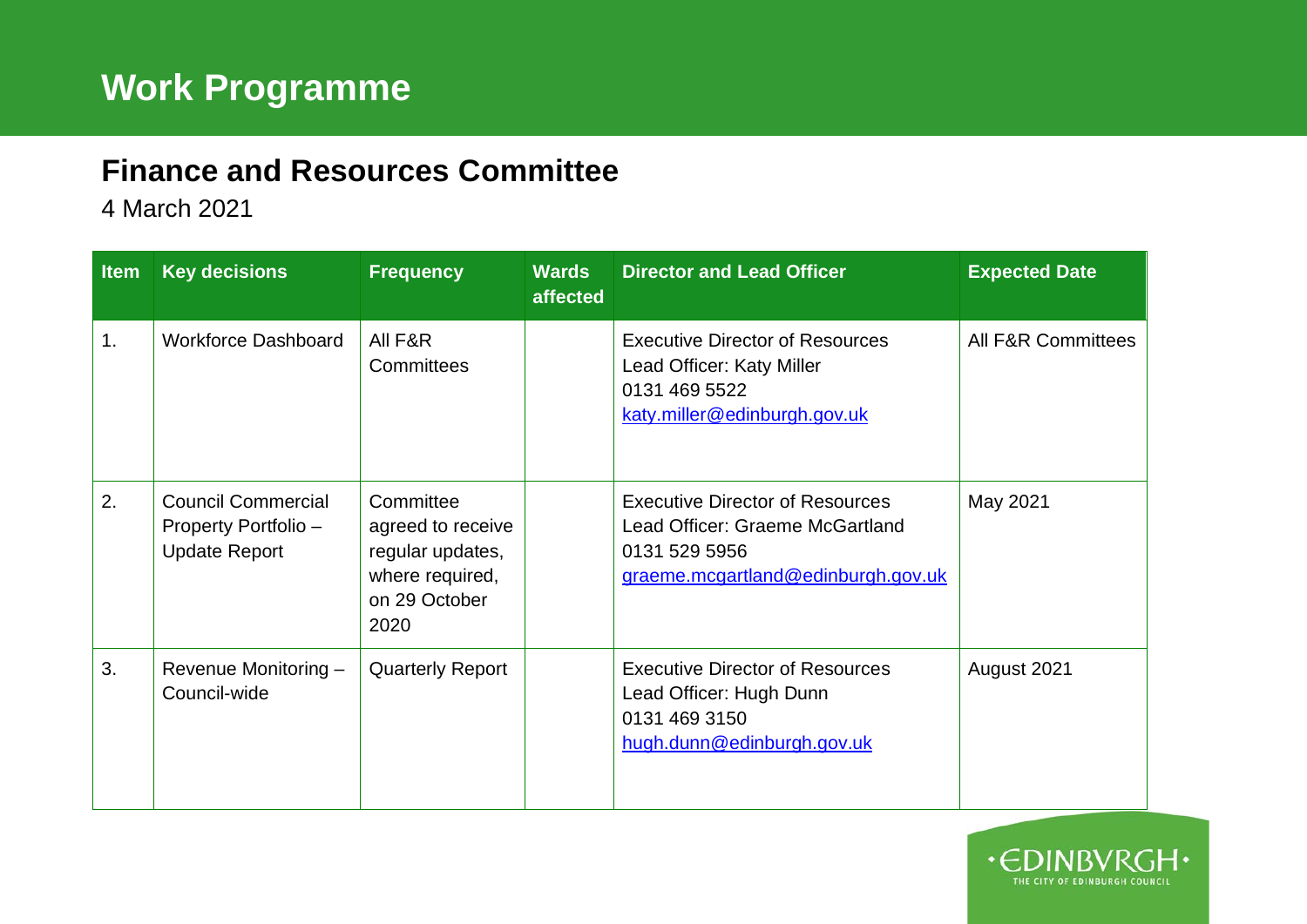| <b>Item</b>    | <b>Key decisions</b>                                                                      | <b>Frequency</b>             | <b>Wards</b><br>affected                                                                                         | <b>Director and Lead Officer</b>                                                                                         | <b>Expected Date</b> |
|----------------|-------------------------------------------------------------------------------------------|------------------------------|------------------------------------------------------------------------------------------------------------------|--------------------------------------------------------------------------------------------------------------------------|----------------------|
| 4.             | <b>Revenue Budget Risks</b><br>and Reserves Report                                        | <b>Annual Report</b>         |                                                                                                                  | <b>Executive Director of Resources</b><br>Lead Officer: Hugh Dunn<br>0131 469 3150<br>hugh.dunn@edinburgh.gov.uk         | January 2022         |
| 5.             | Capital Monitoring -<br>Council-wide                                                      | <b>Quarterly Report</b>      | <b>Executive Director of Resources</b><br>Lead Officer: Hugh Dunn<br>0131 469 3150<br>hugh.dunn@edinburgh.gov.uk |                                                                                                                          | August 2021          |
| 6.             | <b>Resources Directorate</b><br>- Revenue Budget<br>Monitoring                            | <b>Quarterly Report</b>      |                                                                                                                  | <b>Executive Director of Resources</b><br>Lead Officer: Iain Shaw<br>0131 469 3117<br>iain.shaw@edinburgh.gov.uk         | August 2021          |
| 7 <sub>1</sub> | Chief Executive -<br><b>Revenue Budget</b><br>Monitoring                                  | <b>Quarterly Report</b>      |                                                                                                                  | <b>Executive Director of Resources</b><br>Lead Officer: Iain Shaw<br>0131 469 3117<br>iain.shaw@edinburgh.gov.uk         | August 2021          |
| 8.             | <b>Miscellaneous Debts</b><br>Write $Off - 6$ monthly<br>operational update (B<br>Agenda) | <b>Six Monthly</b><br>Report |                                                                                                                  | <b>Executive Director of Resources</b><br>Lead Officer: Nicola Harvey<br>0131 469 5016<br>nicola.harvey@edinburgh.gov.uk | August 2021          |
| 9.             | <b>Contract Award and</b><br>Procurement<br>Programme                                     | <b>Six Monthly</b><br>Report |                                                                                                                  | <b>Executive Director of Resources</b><br>Lead Officer: Iain Strachan<br>0131 529 4930                                   | August 2021          |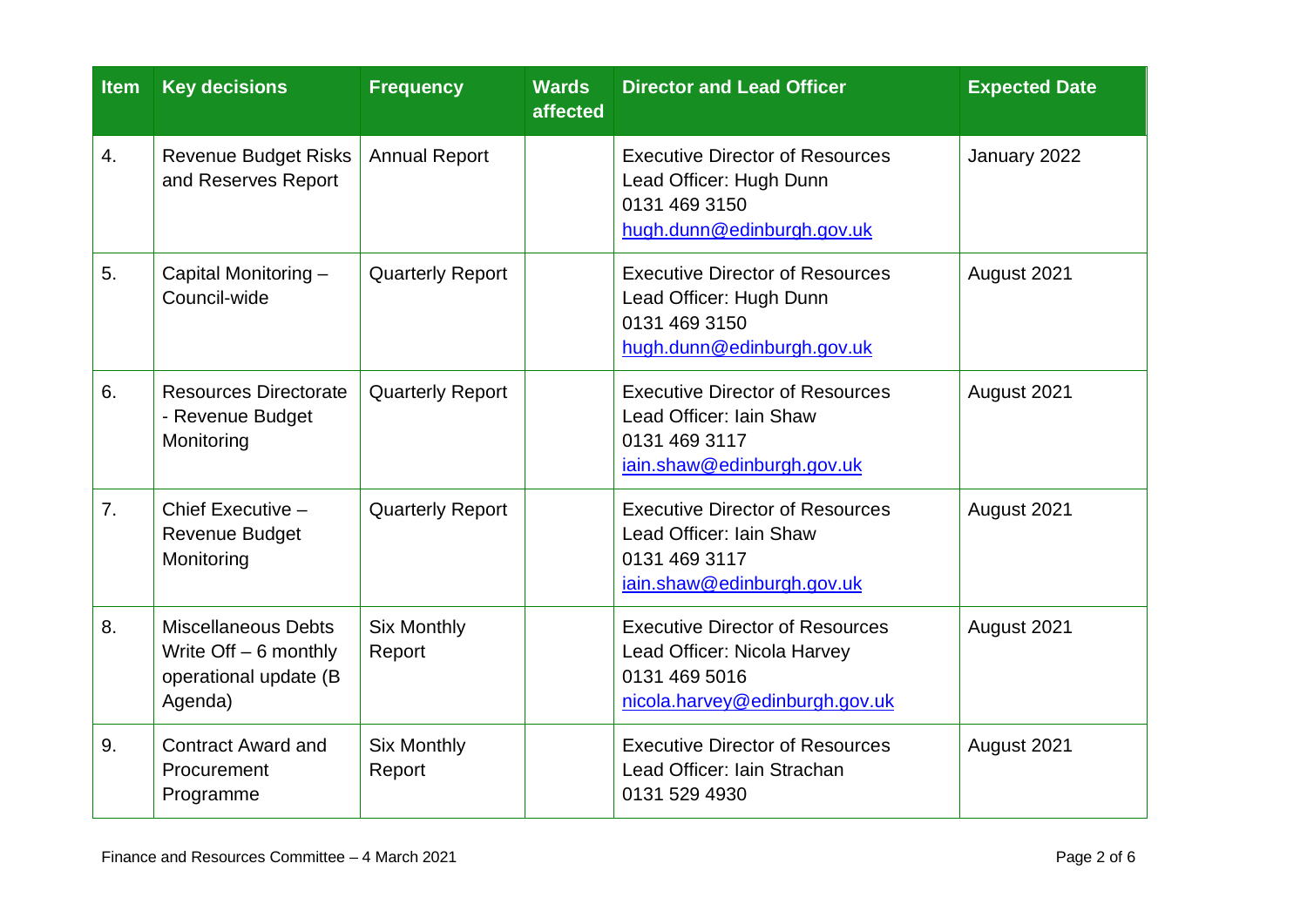| <b>Item</b> | <b>Key decisions</b>                                        | <b>Frequency</b>                                                                                                                  | <b>Wards</b><br>affected | <b>Director and Lead Officer</b>                                                                                                        | <b>Expected Date</b> |
|-------------|-------------------------------------------------------------|-----------------------------------------------------------------------------------------------------------------------------------|--------------------------|-----------------------------------------------------------------------------------------------------------------------------------------|----------------------|
|             |                                                             |                                                                                                                                   |                          | iain.strachan@edinburgh.gov.uk                                                                                                          |                      |
| 10.         | <b>Change Strategy</b><br>2021/24                           | <b>Annual Update</b><br>Report,<br>incorporating<br>impacts of<br>provisional Local<br>Government<br>Finance<br>Settlement        |                          | <b>Chief Executive and Executive Director</b><br>of Resources<br>Lead Officer: Hugh Dunn<br>0131 469 3150<br>hugh.dunn@edinburgh.gov.uk | January 2022         |
| 11.         | <b>Housing Revenue</b><br><b>Account Budget</b><br>Strategy | <b>Annual Report</b>                                                                                                              |                          | <b>Executive Director of Place</b><br><b>Lead Officer: Elaine Scott</b><br>0131 529 2277<br>elaine.scott@edinburgh.gov.uk               | January 2022         |
| 12.         | <b>Capital Budget</b><br><b>Strategy 2020/30</b>            | <b>Annual Update</b><br>Report,<br>incorporating<br>impacts of<br>provisional Local<br>Government<br>Finance<br><b>Settlement</b> |                          | <b>Executive Director of Resources</b><br>Lead Officer: Hugh Dunn<br>0131 469 3150<br>hugh.dunn@edinburgh.gov.uk                        | January 2022         |
| 13.         | <b>Annual Fraud</b><br>Prevention and<br><b>Detection</b>   | <b>Annual Report</b>                                                                                                              |                          | <b>Executive Director of Resources</b><br>Lead Officer: Nicola Harvey<br>0131 469 5016                                                  | October 2021         |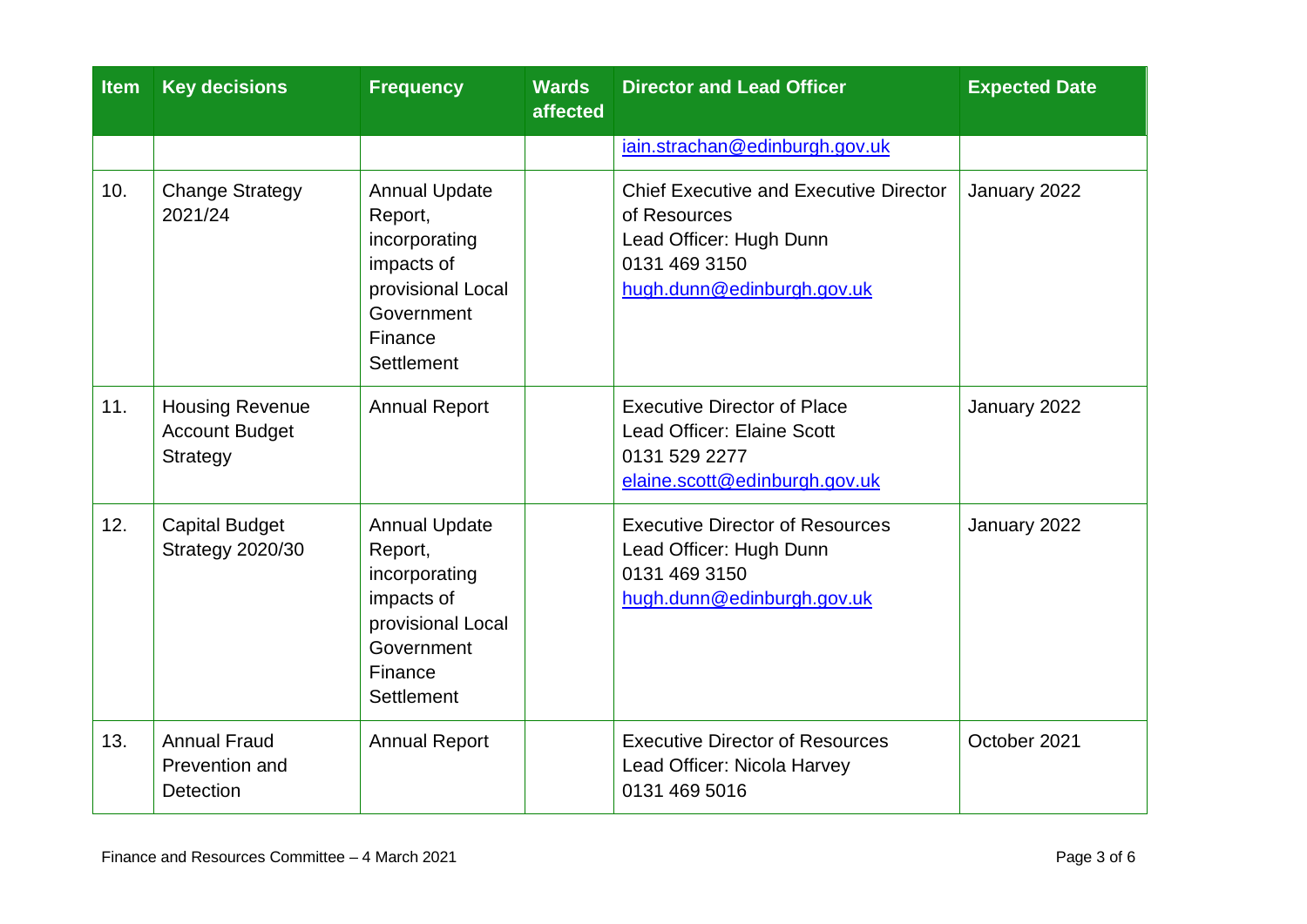| <b>Item</b> | <b>Key decisions</b>                                                                                                                                                                       | <b>Frequency</b>     | <b>Wards</b><br>affected | <b>Director and Lead Officer</b>                                                                                           | <b>Expected Date</b> |
|-------------|--------------------------------------------------------------------------------------------------------------------------------------------------------------------------------------------|----------------------|--------------------------|----------------------------------------------------------------------------------------------------------------------------|----------------------|
|             |                                                                                                                                                                                            |                      |                          | nicola.harvey@edinburgh.gov.uk                                                                                             |                      |
| 14.         | City of Edinburgh<br>Council - 2019/20<br>Annual Audit Report to<br>the Council and the<br>Controller of Audit -<br>referral by the<br>Governance, Risk and<br><b>Best Value Committee</b> | <b>Annual Report</b> |                          | <b>Executive Director of Resources</b><br>Lead Officer: Hugh Dunn<br>0131 469 3150<br>hugh.dunn@edinburgh.gov.uk           | November 2021        |
| 15.         | The City of Edinburgh<br><b>Council Charitable</b><br>Trusts – report to<br>those charged with<br>governance on the<br>2019/20 audit                                                       | <b>Annual Report</b> |                          | <b>Executive Director of Resources</b><br>Lead Officer: John Aghodeaka<br>0131 469 5348<br>john.aghodeaka@edinburgh.gov.uk | November 2021        |
| 16.         | 2019/20 Common<br>Good Annual<br>Performance Report                                                                                                                                        | <b>Annual Report</b> |                          | <b>Executive Director of Resources</b><br>Lead Officer: John Aghodeaka<br>0131 469 5348<br>john.aghodeaka@edinburgh.gov.uk | November 2021        |
| 17.         | <b>Annual Treasury</b><br><b>Management Strategy</b><br>2019/20                                                                                                                            | <b>Annual Report</b> |                          | <b>Executive Director of Resources</b><br>Lead Officer: Innes Edwards<br>0131 469 6291<br>innes.edwards@edinburgh.gov.uk   | August 2021          |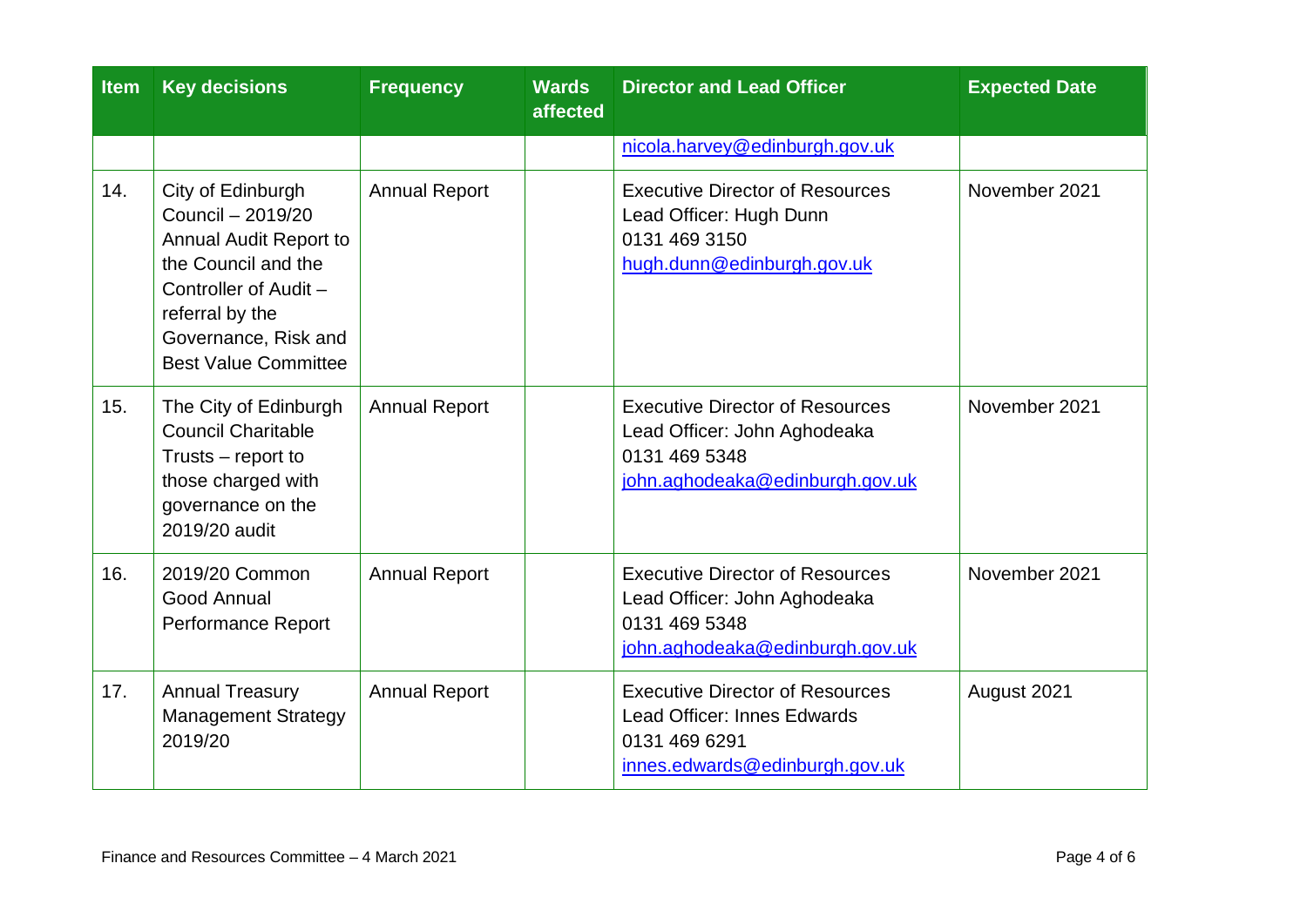| <b>Item</b> | <b>Key decisions</b>                                     | <b>Frequency</b>                                                                                                                                                         | <b>Wards</b><br>affected | <b>Director and Lead Officer</b>                                                                                                | <b>Expected Date</b> |
|-------------|----------------------------------------------------------|--------------------------------------------------------------------------------------------------------------------------------------------------------------------------|--------------------------|---------------------------------------------------------------------------------------------------------------------------------|----------------------|
| 18.         | <b>Treasury Management</b><br>Mid-Term Report<br>2020/22 | <b>Annual Report</b>                                                                                                                                                     |                          | <b>Executive Director of Resources</b><br><b>Lead Officer: Innes Edwards</b><br>0131 469 6291<br>innes.edwards@edinburgh.gov.uk | December 2021        |
| 19.         | <b>Asset Management</b><br><b>Works Programme</b>        | <b>Annual Report</b><br>The report is<br>normally<br>presented at the<br>financial year end<br>to update<br>Committee on<br>the outcome of<br>the 12-month<br>programme. |                          | <b>Executive Director of Resources</b><br>Lead Officer: Peter Watton<br>0131 529 5962<br>peter.watton@edinburgh.gov.uk          | May 2021             |
| 20.         | <b>Health and Safety</b><br>Performance                  | <b>Annual Report</b>                                                                                                                                                     |                          | <b>Executive Director of Resources</b><br>Lead Officer: Nick Smith<br>0131 529 4377<br>nick.smith@edinburgh.gov.uk              | <b>March 2022</b>    |
| 21.         | <b>Workforce Control</b><br><b>Annual Report</b>         | <b>Annual Report</b>                                                                                                                                                     |                          | <b>Executive Director of Resources</b><br>Lead Officer: Katy Miller<br>0131 469 5522<br>katy.miller@edinburgh.gov.uk            | August 2021          |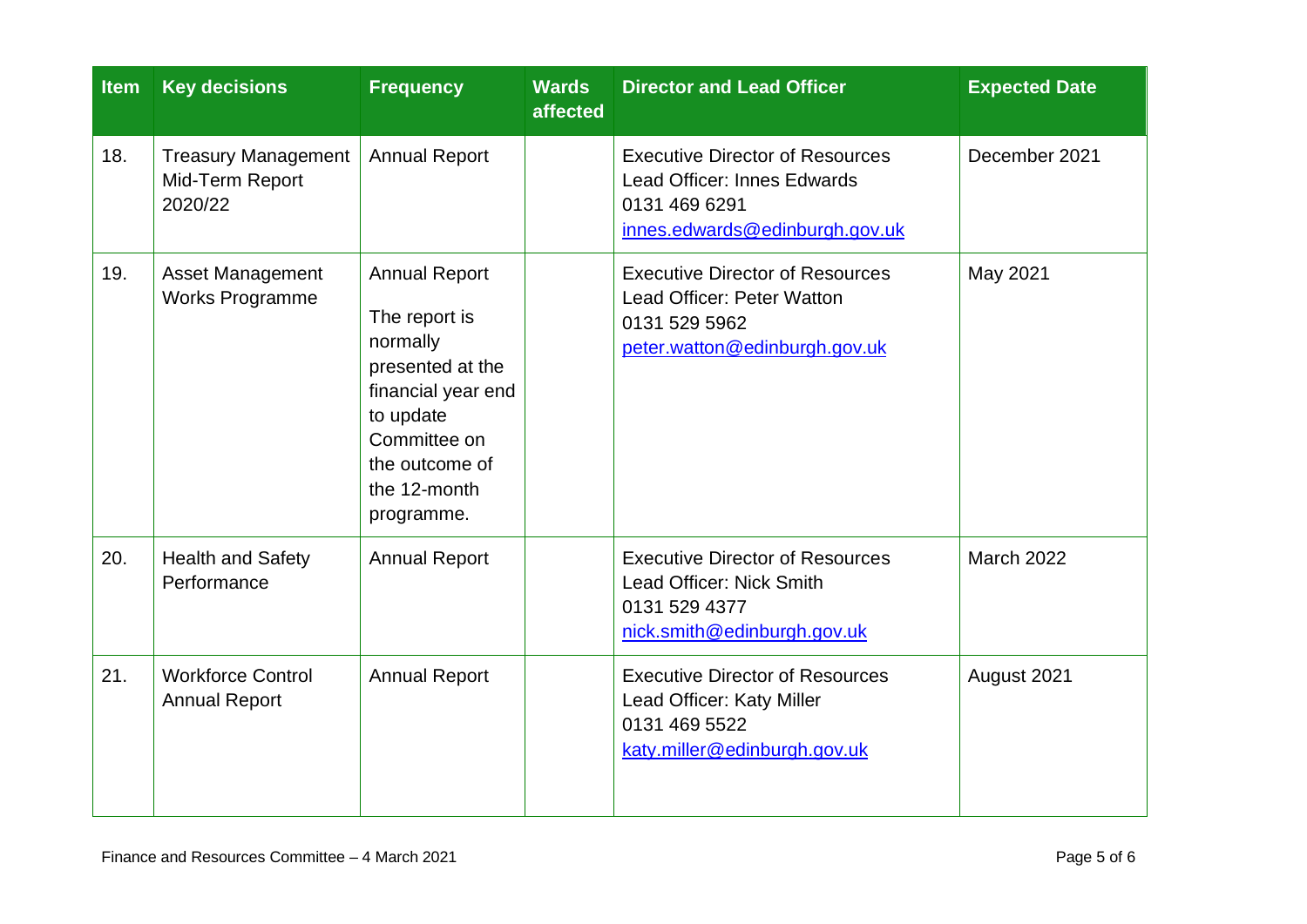| <b>Item</b> | <b>Key decisions</b>                                  | <b>Frequency</b>     | <b>Wards</b><br>affected | <b>Director and Lead Officer</b>                                                                                         | <b>Expected Date</b> |
|-------------|-------------------------------------------------------|----------------------|--------------------------|--------------------------------------------------------------------------------------------------------------------------|----------------------|
| 22.         | Commercial and<br><b>Procurement Annual</b><br>Report | <b>Annual Report</b> |                          | <b>Executive Director of Resources</b><br>Lead Officer: Iain Strachan<br>0131 529 4930<br>jain.strachan@edinburgh.gov.uk | August 2021          |
| 23.         | Appointments to<br><b>Working Groups</b>              | <b>Annual Report</b> |                          | <b>Chief Executive</b><br>Lead Officer: Rachel Gentleman<br>0131 529 4107<br>rachel.gentleman@edinburgh.gov.uk           | August 2021          |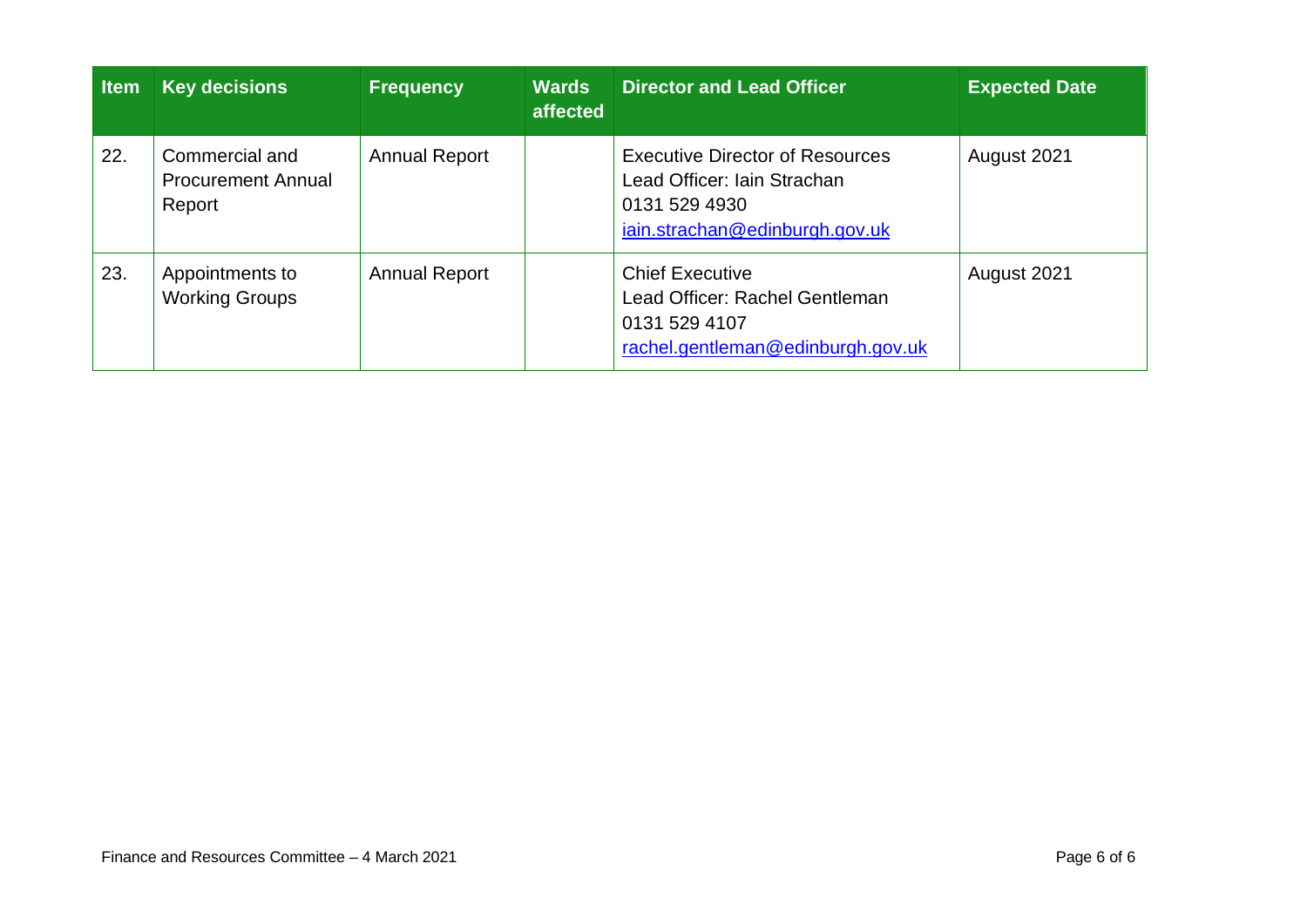## **Finance and Resources Committee Upcoming Reports 6 Appendix 1**

| <b>Report Title</b>                                                                                  | <b>Directorate</b> | <b>Lead Officer</b>      |
|------------------------------------------------------------------------------------------------------|--------------------|--------------------------|
| <b>May 2021</b>                                                                                      |                    |                          |
| Revenue Budget 2021/26 Update                                                                        | <b>Resources</b>   | Hugh Dunn                |
| Asset Management Works Programme                                                                     | <b>Resources</b>   | <b>Peter Watton</b>      |
| Tron Kirk - Update Report                                                                            | <b>Resources</b>   | <b>Peter Watton</b>      |
| <b>Workforce Dashboard</b>                                                                           | <b>Resources</b>   | <b>Katy Miller</b>       |
| Commercial Property Portfolio - Update Report (B Agenda)                                             | <b>Resources</b>   | <b>Graeme McGartland</b> |
| Former Royal High School, Regent Road, Edinburgh - Progress Update (B Agenda) (Business<br>Bulletin) | Resources          | <b>Graeme McGartland</b> |
| 20 West Shore Road - Proposed Acquisition of Ground Lease Interest                                   | <b>Resources</b>   | <b>Graeme McGartland</b> |
| Portobello Town Hall - Update                                                                        | <b>Resources</b>   | <b>Peter Watton</b>      |
| Summary Report on Property Transactions Concluded under Delegated Authority                          | <b>Resources</b>   | <b>Graeme McGartland</b> |
| Leith Links Lease Restructure Update                                                                 | <b>Resources</b>   | <b>Mark Bulloch</b>      |